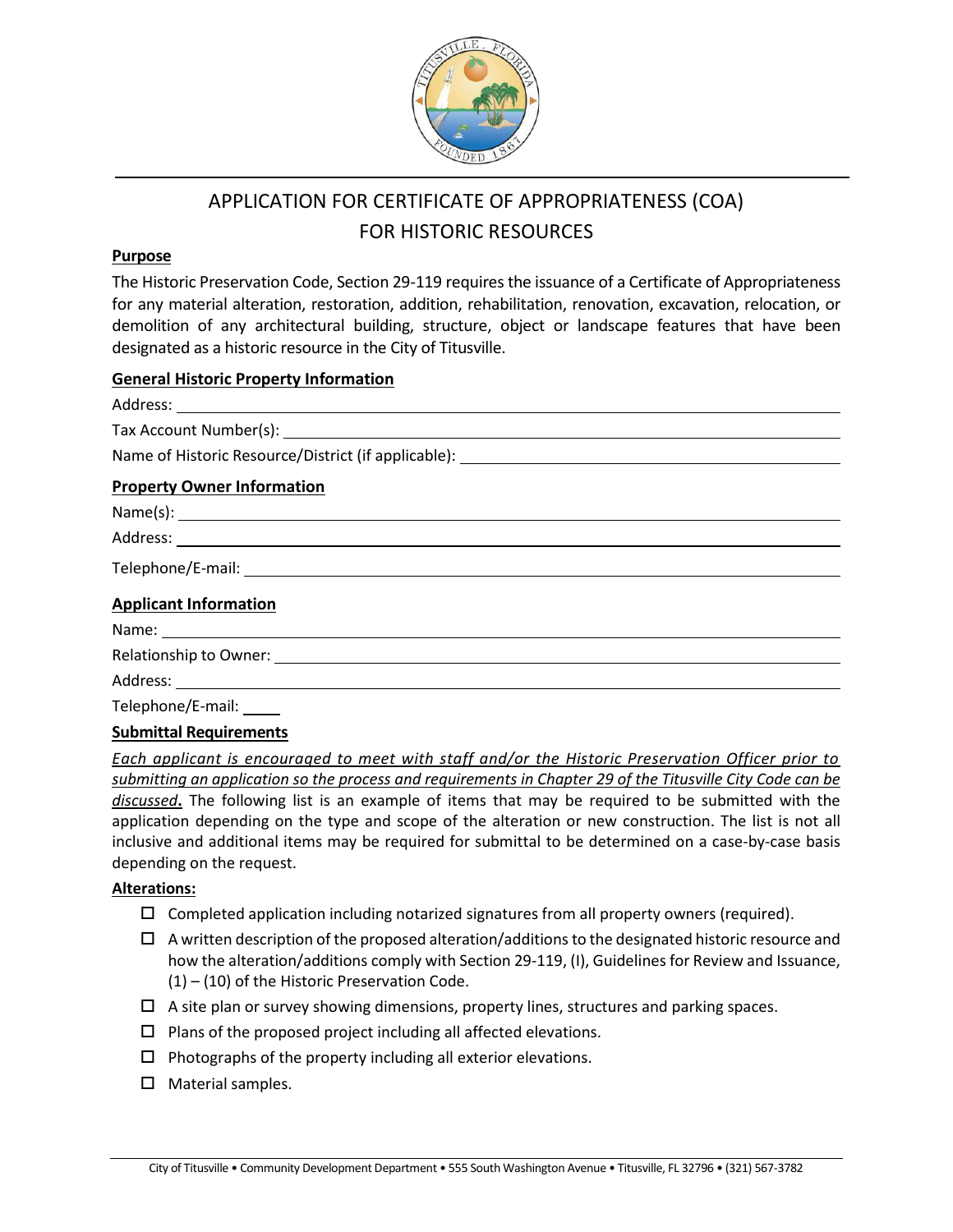### **Demolition:**

- $\Box$  Completed application including notarized signatures from all property owners (required).
- $\Box$  A written narrative of the proposed demolition of the designated historic resource explaining why there is no feasible alternative to the demolition and how the request meets the criteria of Section 29-119, (m), Demolition, Item (1)-(6) of the Historic Preservation Code which shall include a letter or written report indicating a structural deficiency from a licensed structural engineer, a licensed architect, or a licensed building inspector with a specialty in building discipline.
- $\Box$  A site plan or survey showing dimensions, property lines, structures and parking spaces.
- $\Box$  Photographs of the property including all exterior elevations and interior conditions depicting the structural conditions justifying the request for demolition.

## **New Construction:**

- $\Box$  Completed application including notarized signatures from all property owners (required).
- $\Box$  A written description explaining how the proposed new construction of complies with the criteria of Section 29-119, (I) Guidelines for Review and Issuance,  $(1) - (10)$  of the Historic Preservation Code.
- $\Box$  A site plan or survey showing dimensions, property lines, structures, parking spaces and required landscaping, if applicable.
- $\square$  Plans of the proposed project including all elevations.
- $\Box$  Photographs of the property and adjacent properties.
- $\Box$  Material samples.

| <b>STAFF USE ONLY</b>                 |                        |               |                       |  |  |
|---------------------------------------|------------------------|---------------|-----------------------|--|--|
| <b>Application No.</b>                |                        |               | <b>Date Received:</b> |  |  |
| <b>Type of Certificate</b>            | $\square$ Standard COA |               | $\square$ Special COA |  |  |
| Decision (see attached report)        | $\Box$ Approved        | $\Box$ Denied |                       |  |  |
| <b>Signature/Date of Final Action</b> |                        |               |                       |  |  |
| Comments:                             |                        |               |                       |  |  |
|                                       |                        |               |                       |  |  |
|                                       |                        |               |                       |  |  |